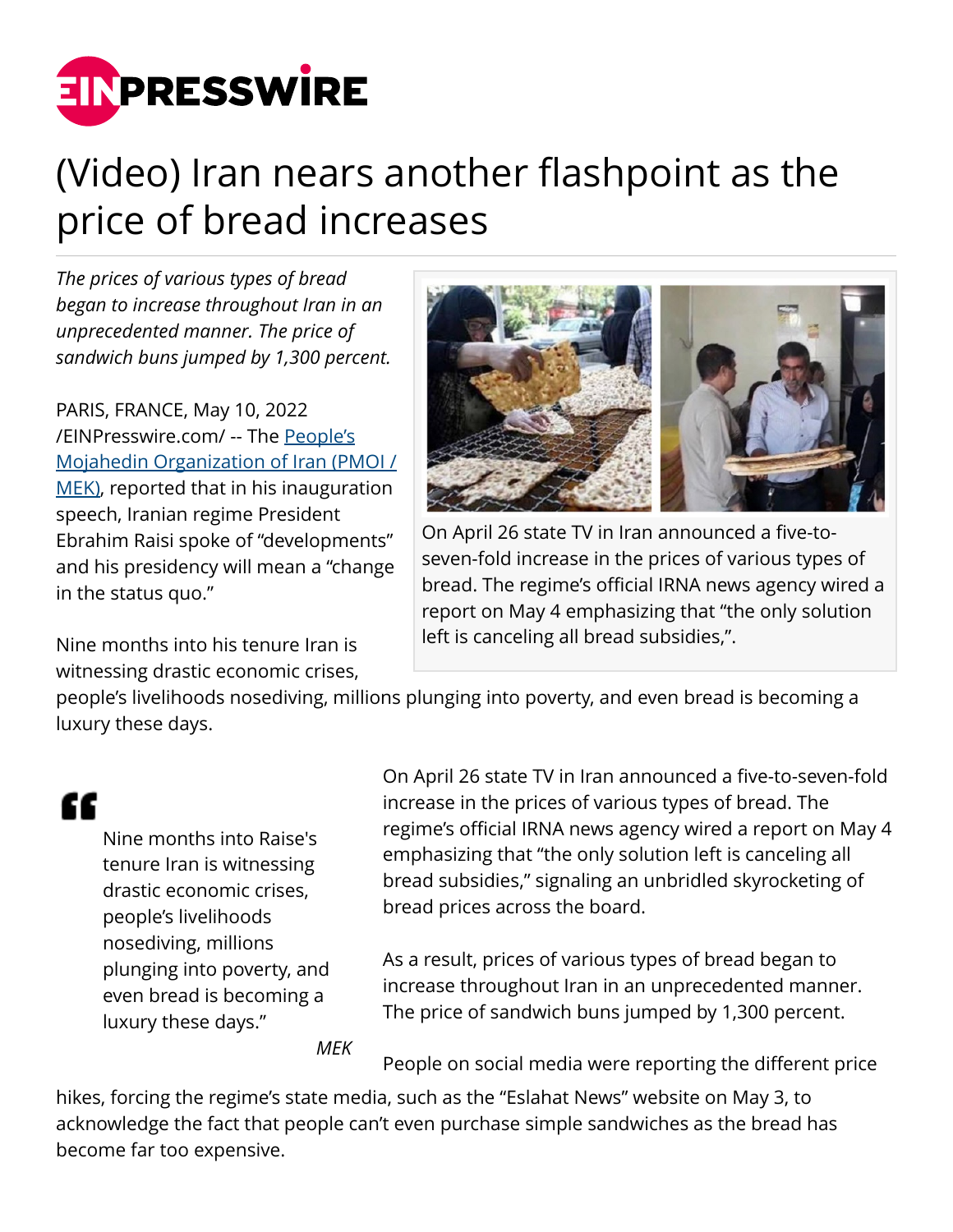Ebrahim Sayami, a senior official of the regime's Ministry of Economic Affairs and Finance, announced on May 5 that bread will be rationed, meaning each loaf of bread will be sold at 100,000 rials (around 35 cents).

In fear of the resulting social backlash, there are reports claiming regime officials have denied any intentions to ration bread.

It is worth noting that the regime's economic mafia, linked to mullahs' Supreme Leader Ali Khamenei himself, has long been plundering the Iranian people by raising the prices of medicine and edible goods, parallel to a variety of basic necessities.

Regime officials are acknowledging that bread is becoming scarce, the prices of various medicine have escalated by around 1,000 percent, and rice prices have increased by 130 percent, all in the span of just nine months.

And when people began purchasing macaroni in place of rice due to the latter's rising prices, state officials suddenly increased the price of macaroni three-fold.



People on social media were reporting the different price hikes, forcing the regime's state media, such as the "Eslahat News" on May 3, to acknowledge that people can't even purchase simple sandwiches as the bread has become far too expensive.



It is worth noting that the regime's economic mafia, linked to mullahs Leader Ali Khamenei himself, has long been plundering the Iranian people by raising the prices of medicine and edible goods, parallel to a variety of basic necessities.

State media are reporting that "the price of poultry will soon increase to 700,000 to 800,000 rials per kilogram (\$2.45 to \$2.80)," according to a May 5 report wired by the semi-official ILNA news agency. Keep in mind that an ordinary worker in Iran has a meager monthly salary of only 10 million rials.

A kilogram of poultry would cost nearly 10 percent of a worker's monthly salary. How is such a worker going to make ends meet?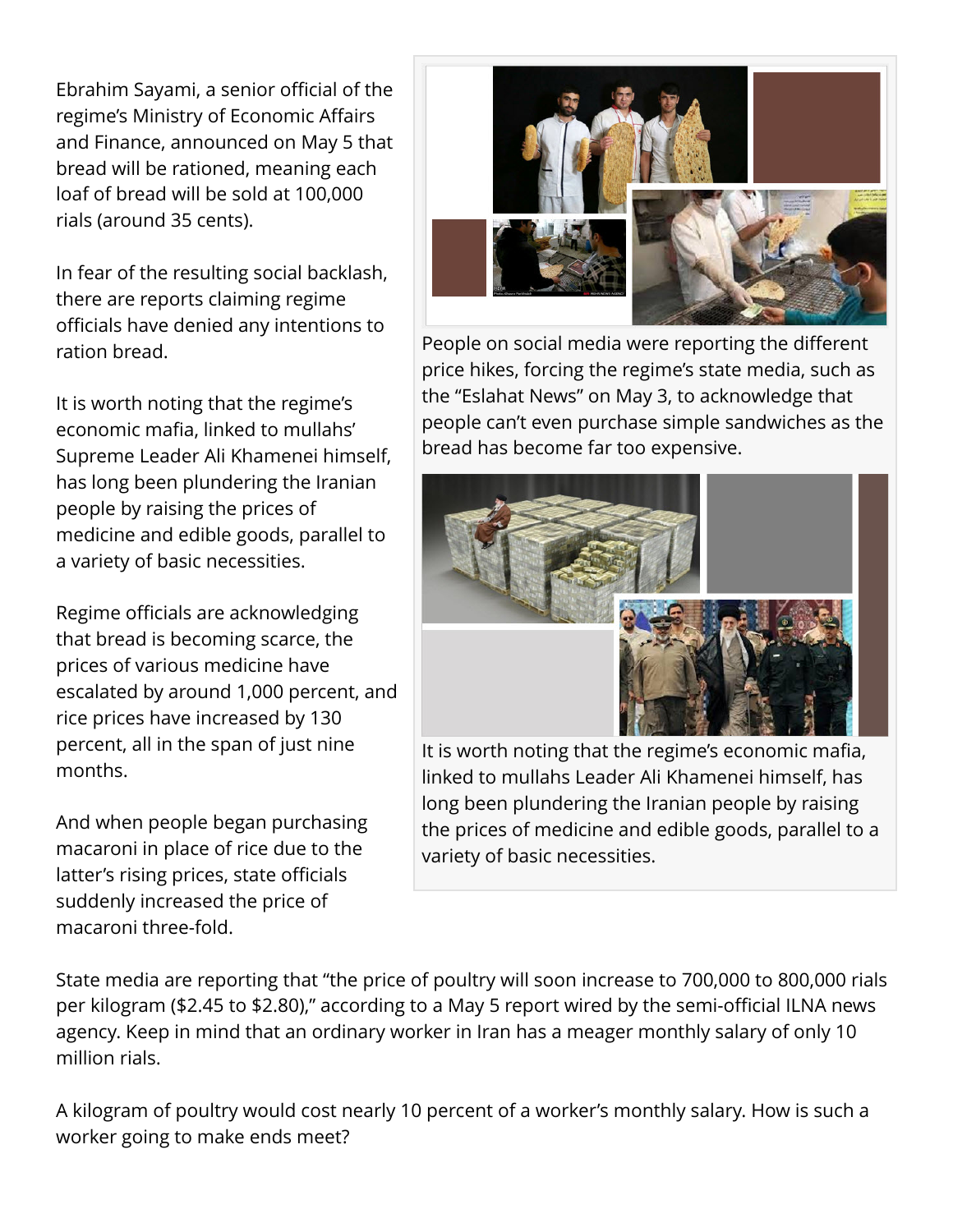Regime officials are fully aware of the concerning status quo. The ruling mullahs are before a fork in the road: continuing to pursue, or end their funding of regional terrorism and warmongering, alongside their pursuit of nuclear weapons and ballistic missiles that are resulting in pushing more millions into poverty.

Khamenei considers any such step back as devastating to the regime's pillars of power. "Why should we forgo [these initiatives]?" he asked on March 10.

This indicates that the mullahs' regime is determined to continue their long slate of malign measures at the expense of the Iranian people suffering from skyrocketing prices of basic foods, gasoline, housing, medicine, and now, even ordinary bread, a necessity that can be described as the most basic daily food item for any society.

The mullahs' measures, however, will not go unanswered. There are growing calls for protests against skyrocketing prices, as seen in the city of Izeh in southwest Iran on the night of Friday, May 6. Locals were in the streets protesting and some reports indicate that protesters took control of a flour warehouse.



Regime officials are fully aware of the concerning status quo. The mullahs are before a fork in the road: continuing to pursue, or end their funding of regional terrorism alongside their nuclear and ballistic missiles that are resulting in poverty.



A senior member of the mullahs in the city of Qom said on May 5 that if "skyrocketing prices are not brought under control, there won't be a revolution. We should expect a revolt by the hungry; a revolt is far more dangerous than a revolution!"

In a letter to the regime's president, the [Revolutionary Guards \(IRGC\)](https://www.ncr-iran.org/en/publications/special-reports/the-iranian-regimes-irgc-quds-force-1980s-present/) Basij paramilitary warned of possible protests over the prices of basic goods. "The society is not ready for sudden price hikes," the text reads, adding such decisions can lead to social unrest.

This is the latest of such warnings by different regime officials and institutions. In November 2019, a sudden increase in the price of gasoline triggered a nationwide protest. The IRGC Basij played a key role in suppressing the uprising and murdering more than 1,500 protesters.